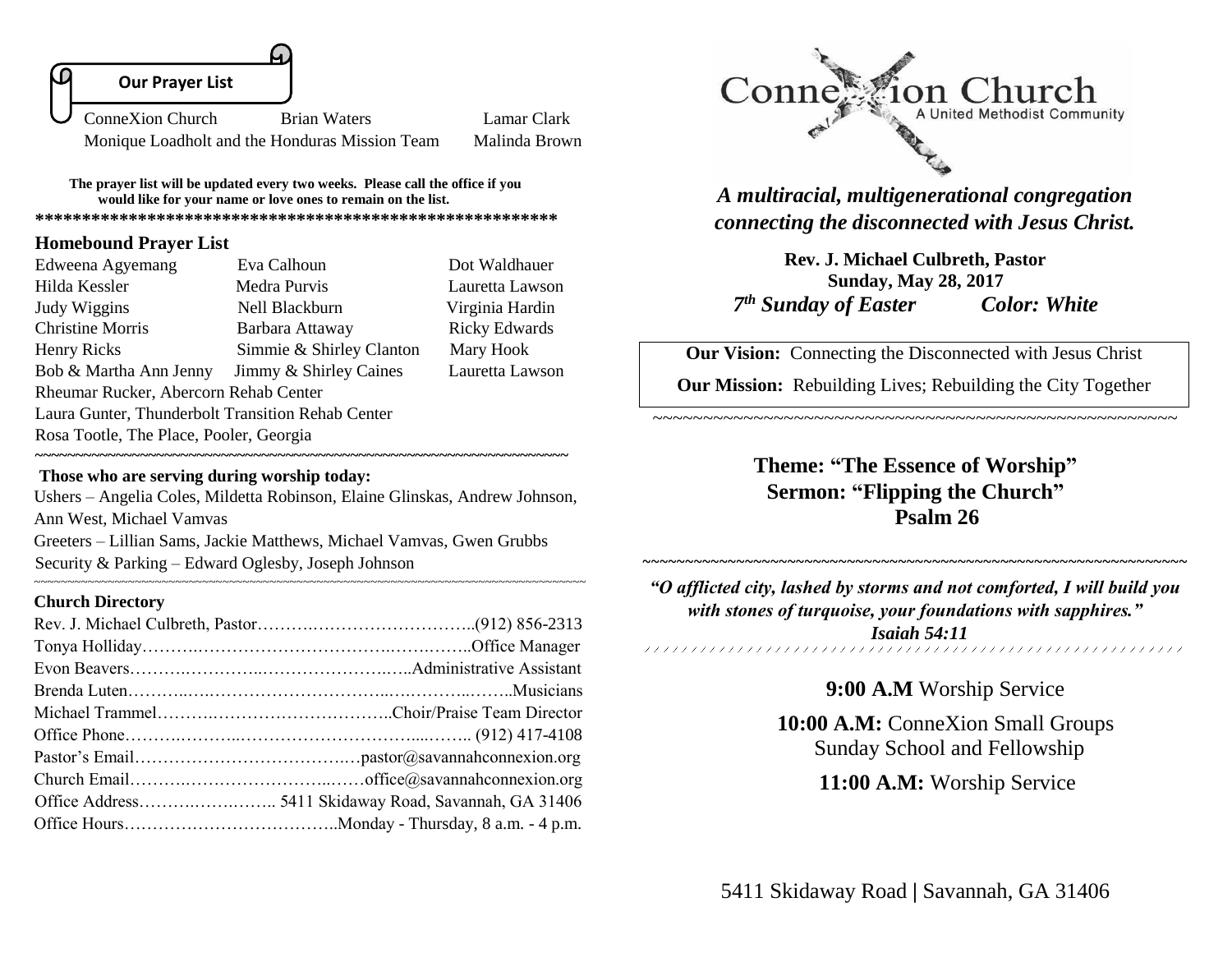| Tithes and Offering                             |  |  |
|-------------------------------------------------|--|--|
| Attendance 9 a.m. service34  11 a.m. service121 |  |  |
|                                                 |  |  |
|                                                 |  |  |

**ConneXion Church Meeting Schedule**

**The office will be closed on Monday, May 29th in observance of Memorial Day.**

**Sunday, May 28 5-7 p.m. Coffee Shop**  Come, enjoy the fellowship. Bring your favorite finger food.

**Tuesday, May 30 5:00 p.m. Bible Study** ConneXion Seniors Bible study in the fellowship hall. Everyone is welcome.

**Tuesday, May 30 7 p.m. Church Council**  Church Council meeting will be in the Fellowship Hall. All leaders are encouraged to attend. Please have ministry reports written/typed and ready to turn in.

**Wednesday, May 31 12 Noon Noonday Prayer** Come and pray with us. There is power in prayer.

**Thursday, June 1 6:30 p.m. TNT Fellowship** Please sign the TNT list in the entryway. Come and fellowship, have an meal and study the word. All are encouraged to attend.

**Worship Opportunities 1 st Service begins at 9:00 a.m. ConneXion Time at 10:00 a.m. 2 nd Service begins at 11:00 am.** *Connecting the disconnected, rebuilding lives, and rebuilding the city.*



*Welcome! Come before the Lord with gladness and praise. We are delighted that you are here today. We hope that you enjoy the presence of God in this house. Praise Him!* 

\*\*\*\*\*\*\*\*\*\*\*\*\*\*\*\*\*\*\*\*\*\*\*\*\*\*\*\*\*\*\*\*\*\*\*\*\*\*\*\*\*\*\*\*\*\*\*\*\*\*\*\*\*\*\*\*\*\*\*\*\*\*\*\*\*\*\*\*\*\*\*

**CONNEXION CAFE** – Coffee, Juice, and Milk is provided in the Fellowship Hall before worship service.

\*\*\*\*\*\*\*\*\*\*\*\*\*\*\*\*\*\*\*\*\*\*\*\*\*\*\*\*\*\*\*\*\*\*\*\*\*\*\*\*\*\*\*\*\*\*\*\*\*\*\*\*\*\*\*\*\*\*\*\*\*\*\*\*

**Transportation** – Do you need a ride to church? Call the church office at (912) 417-4108 and leave your name and contact information.

**\*\*\*\*\*\*\*\*\*\*\*\*\*\*\*\*\*\*\*\*\*\*\*\*\*\*\*\*\*\*\*\*\*\*\*\*\*\*\*\*\*\*\*\*\*\*\*\*\*\*\*\*\*\*\*\*\*\*\*\*\*\*\*\***

**HONDURAS MISSION FUND** – Thank you to all who have been so generous in giving to support The Honduras Mission. The team leaves for Honduras on June  $6<sup>th</sup>$  and if you would still like to give please mark your giving envelope "Honduras" along with your desired amount. The deadline for the 2017 mission trip is today. Every dollar goes to a great cause, so every gift is appreciated. Monique Loadholt. Thank you

\*\*\*\*\*\*\*\*\*\*\*\*\*\*\*\*\*\*\*\*\*\*\*\*\*\*\*\*\*\*\*\*\*\*\*\*\*\*\*\*\*\*\*\*\*\*\*\*\*\*\*\*\*\*\*\*\*\*\*\*\*\*\*\*

**Volunteer Opportunities** – If you would like to serve in the following areas please call the church office at (912) 417-4108

| Children's Nursery   | Greeters and Ushers |
|----------------------|---------------------|
| Parking and Security | Van Drivers         |

Van Drivers

**\*\*\*\*\*\*\*\*\*\*\*\*\*\*\*\*\*\*\*\*\*\*\*\*\*\*\*\*\*\*\*\*\*\*\*\*\*\*\*\*\*\*\*\*\*\*\*\*\*\*\*\*\*\*\*\*\*\*\*\*\*\*\***

**COFFEE SHOP – May 28th** is the fourth Sunday of every month from 5 -7pm. All are welcome to attend this family friendly event, so please join us for food, fun and fellowship. This month's entertainment is Singer/Musician Chuck DiZ out of South Carolina. \*Please bring finger foods to share.

**\*\*\*\*\*\*\*\*\*\*\*\*\*\*\*\*\*\*\*\*\*\*\*\*\*\*\*\*\*\*\*\*\*\*\*\*\*\*\*\*\*\*\*\*\*\*\*\*\*\*\*\*\*\*\*\*\*\*\*\*\*\*\*\* CONNEXION CAFE** – Coffee, Juice, and Milk is provided in the Fellowship Hall before worship service.

## **COMMUNITY OUTREACH**

ConneXion Church Outreach/Mission - The "STAR" (Students That Are Rising) Program supports students who have aged out of foster care or are homeless. Please continue to donate items for the STAR Pantry. Thanks for your support.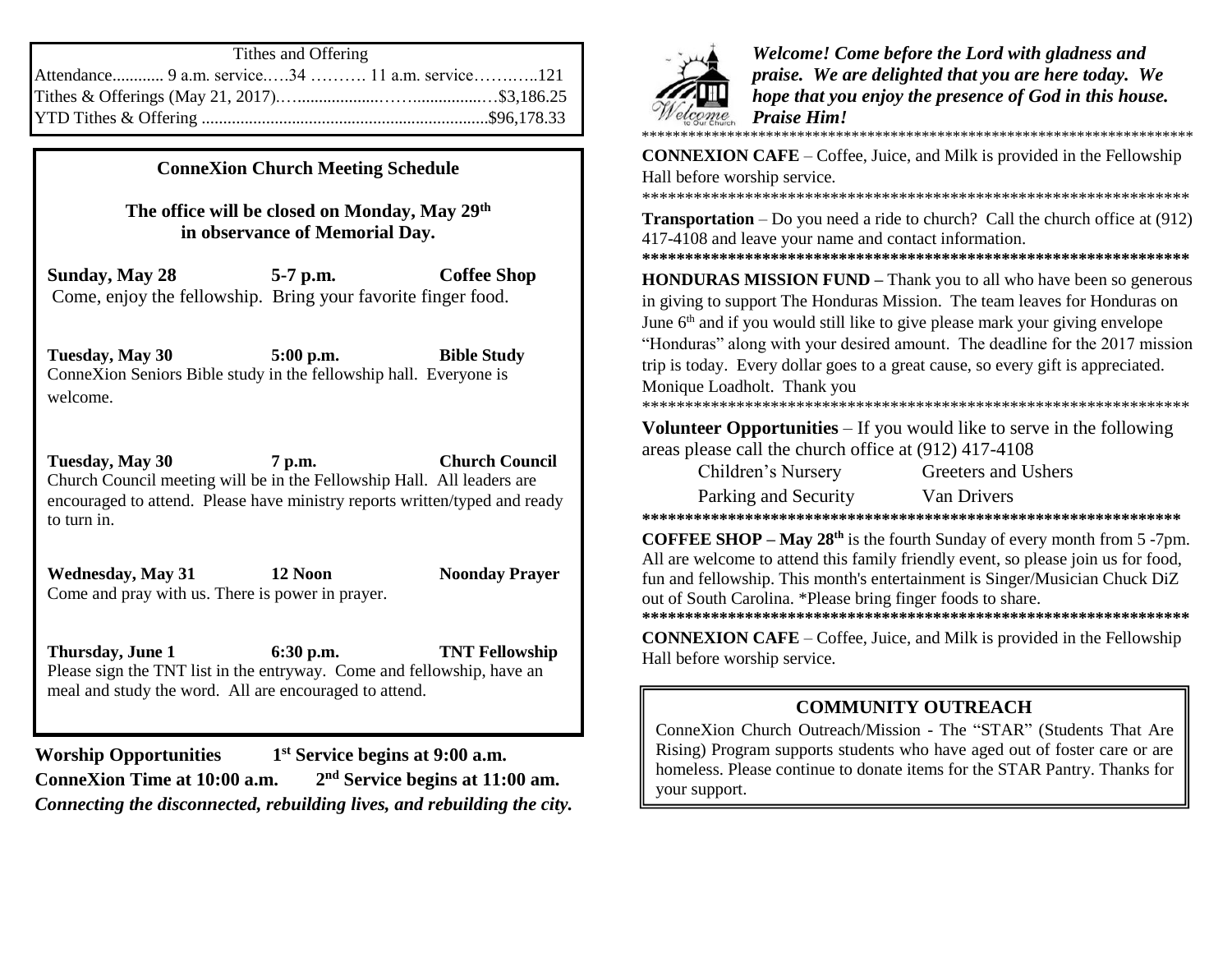#### **"The Essence of Worship"**

In this series, I will examine the importance of worship by addressing these questions: What is worship? Why do we worship? Where do we worship? When do we worship? Worship allows us to respond to God and worship gives us an opportunity to rejoice because of what God had done and is doing. Each of us needs to understand the essence of worship.

> **Sermon Topic: "Flipping the Church" Psalm 26 Rev. J. Michael Culbreth**

\_\_\_\_\_\_\_\_\_\_\_\_\_\_\_\_\_\_\_\_\_\_\_\_\_\_\_\_\_\_\_\_\_\_\_\_\_\_\_\_\_\_\_\_\_\_\_\_\_\_\_\_\_\_\_\_\_\_\_\_\_\_\_\_

\_\_\_\_\_\_\_\_\_\_\_\_\_\_\_\_\_\_\_\_\_\_\_\_\_\_\_\_\_\_\_\_\_\_\_\_\_\_\_\_\_\_\_\_\_\_\_\_\_\_\_\_\_\_\_\_\_\_\_\_\_\_\_\_

\_\_\_\_\_\_\_\_\_\_\_\_\_\_\_\_\_\_\_\_\_\_\_\_\_\_\_\_\_\_\_\_\_\_\_\_\_\_\_\_\_\_\_\_\_\_\_\_\_\_\_\_\_\_\_\_\_\_\_\_\_\_\_\_

\_\_\_\_\_\_\_\_\_\_\_\_\_\_\_\_\_\_\_\_\_\_\_\_\_\_\_\_\_\_\_\_\_\_\_\_\_\_\_\_\_\_\_\_\_\_\_\_\_\_\_\_\_\_\_\_\_\_\_\_\_\_\_\_

\_\_\_\_\_\_\_\_\_\_\_\_\_\_\_\_\_\_\_\_\_\_\_\_\_\_\_\_\_\_\_\_\_\_\_\_\_\_\_\_\_\_\_\_\_\_\_\_\_\_\_\_\_\_\_\_\_\_\_\_\_\_\_\_

\_\_\_\_\_\_\_\_\_\_\_\_\_\_\_\_\_\_\_\_\_\_\_\_\_\_\_\_\_\_\_\_\_\_\_\_\_\_\_\_\_\_\_\_\_\_\_\_\_\_\_\_\_\_\_\_\_\_\_\_\_\_\_\_

\_\_\_\_\_\_\_\_\_\_\_\_\_\_\_\_\_\_\_\_\_\_\_\_\_\_\_\_\_\_\_\_\_\_\_\_\_\_\_\_\_\_\_\_\_\_\_\_\_\_\_\_\_\_\_\_\_\_\_\_\_\_\_\_

\_\_\_\_\_\_\_\_\_\_\_\_\_\_\_\_\_\_\_\_\_\_\_\_\_\_\_\_\_\_\_\_\_\_\_\_\_\_\_\_\_\_\_\_\_\_\_\_\_\_\_\_\_\_\_\_\_\_\_\_\_\_\_\_

\_\_\_\_\_\_\_\_\_\_\_\_\_\_\_\_\_\_\_\_\_\_\_\_\_\_\_\_\_\_\_\_\_\_\_\_\_\_\_\_\_\_\_\_\_\_\_\_\_\_\_\_\_\_\_\_\_\_\_\_\_\_\_\_

\_\_\_\_\_\_\_\_\_\_\_\_\_\_\_\_\_\_\_\_\_\_\_\_\_\_\_\_\_\_\_\_\_\_\_\_\_\_\_\_\_\_\_\_\_\_\_\_\_\_\_\_\_\_\_\_\_\_\_\_\_\_\_\_

\_\_\_\_\_\_\_\_\_\_\_\_\_\_\_\_\_\_\_\_\_\_\_\_\_\_\_\_\_\_\_\_\_\_\_\_\_\_\_\_\_\_\_\_\_\_\_\_\_\_\_\_\_\_\_\_\_\_\_\_\_\_\_\_

\_\_\_\_\_\_\_\_\_\_\_\_\_\_\_\_\_\_\_\_\_\_\_\_\_\_\_\_\_\_\_\_\_\_\_\_\_\_\_\_\_\_\_\_\_\_\_\_\_\_\_\_\_\_\_\_\_\_\_\_\_\_\_\_

\_\_\_\_\_\_\_\_\_\_\_\_\_\_\_\_\_\_\_\_\_\_\_\_\_\_\_\_\_\_\_\_\_\_\_\_\_\_\_\_\_\_\_\_\_\_\_\_\_\_\_\_\_\_\_\_\_\_\_\_\_\_\_\_

**NOTES:**

## Sermon Series for May 2017

### **"The Essence of Worship"**

In this series, I will examine the importance of worship by addressing these questions: What is worship? Why do we worship? Where do we worship? When do we worship? Worship allows us to respond to God and worship gives us an opportunity to rejoice because of what God had done and is doing. Each of us needs to understand the essence of worship.

| Sermon Topic: "Flipping the Church" |
|-------------------------------------|
| Psalm 26                            |
| <b>Rev. J. Michael Culbreth</b>     |

\_\_\_\_\_\_\_\_\_\_\_\_\_\_\_\_\_\_\_\_\_\_\_\_\_\_\_\_\_\_\_\_\_\_\_\_\_\_\_\_\_\_\_\_\_\_\_\_\_\_\_\_\_\_\_\_\_\_\_\_\_\_\_\_

\_\_\_\_\_\_\_\_\_\_\_\_\_\_\_\_\_\_\_\_\_\_\_\_\_\_\_\_\_\_\_\_\_\_\_\_\_\_\_\_\_\_\_\_\_\_\_\_\_\_\_\_\_\_\_\_\_\_\_\_\_\_\_\_

\_\_\_\_\_\_\_\_\_\_\_\_\_\_\_\_\_\_\_\_\_\_\_\_\_\_\_\_\_\_\_\_\_\_\_\_\_\_\_\_\_\_\_\_\_\_\_\_\_\_\_\_\_\_\_\_\_\_\_\_\_\_\_\_

\_\_\_\_\_\_\_\_\_\_\_\_\_\_\_\_\_\_\_\_\_\_\_\_\_\_\_\_\_\_\_\_\_\_\_\_\_\_\_\_\_\_\_\_\_\_\_\_\_\_\_\_\_\_\_\_\_\_\_\_\_\_\_\_

\_\_\_\_\_\_\_\_\_\_\_\_\_\_\_\_\_\_\_\_\_\_\_\_\_\_\_\_\_\_\_\_\_\_\_\_\_\_\_\_\_\_\_\_\_\_\_\_\_\_\_\_\_\_\_\_\_\_\_\_\_\_\_\_

\_\_\_\_\_\_\_\_\_\_\_\_\_\_\_\_\_\_\_\_\_\_\_\_\_\_\_\_\_\_\_\_\_\_\_\_\_\_\_\_\_\_\_\_\_\_\_\_\_\_\_\_\_\_\_\_\_\_\_\_\_\_\_\_

\_\_\_\_\_\_\_\_\_\_\_\_\_\_\_\_\_\_\_\_\_\_\_\_\_\_\_\_\_\_\_\_\_\_\_\_\_\_\_\_\_\_\_\_\_\_\_\_\_\_\_\_\_\_\_\_\_\_\_\_\_\_\_\_

\_\_\_\_\_\_\_\_\_\_\_\_\_\_\_\_\_\_\_\_\_\_\_\_\_\_\_\_\_\_\_\_\_\_\_\_\_\_\_\_\_\_\_\_\_\_\_\_\_\_\_\_\_\_\_\_\_\_\_\_\_\_\_\_

\_\_\_\_\_\_\_\_\_\_\_\_\_\_\_\_\_\_\_\_\_\_\_\_\_\_\_\_\_\_\_\_\_\_\_\_\_\_\_\_\_\_\_\_\_\_\_\_\_\_\_\_\_\_\_\_\_\_\_\_\_\_\_\_

\_\_\_\_\_\_\_\_\_\_\_\_\_\_\_\_\_\_\_\_\_\_\_\_\_\_\_\_\_\_\_\_\_\_\_\_\_\_\_\_\_\_\_\_\_\_\_\_\_\_\_\_\_\_\_\_\_\_\_\_\_\_\_\_

\_\_\_\_\_\_\_\_\_\_\_\_\_\_\_\_\_\_\_\_\_\_\_\_\_\_\_\_\_\_\_\_\_\_\_\_\_\_\_\_\_\_\_\_\_\_\_\_\_\_\_\_\_\_\_\_\_\_\_\_\_\_\_\_

\_\_\_\_\_\_\_\_\_\_\_\_\_\_\_\_\_\_\_\_\_\_\_\_\_\_\_\_\_\_\_\_\_\_\_\_\_\_\_\_\_\_\_\_\_\_\_\_\_\_\_\_\_\_\_\_\_\_\_\_\_\_\_\_

\_\_\_\_\_\_\_\_\_\_\_\_\_\_\_\_\_\_\_\_\_\_\_\_\_\_\_\_\_\_\_\_\_\_\_\_\_\_\_\_\_\_\_\_\_\_\_\_\_\_\_\_\_\_\_\_\_\_\_\_\_\_\_\_

**NOTES:**